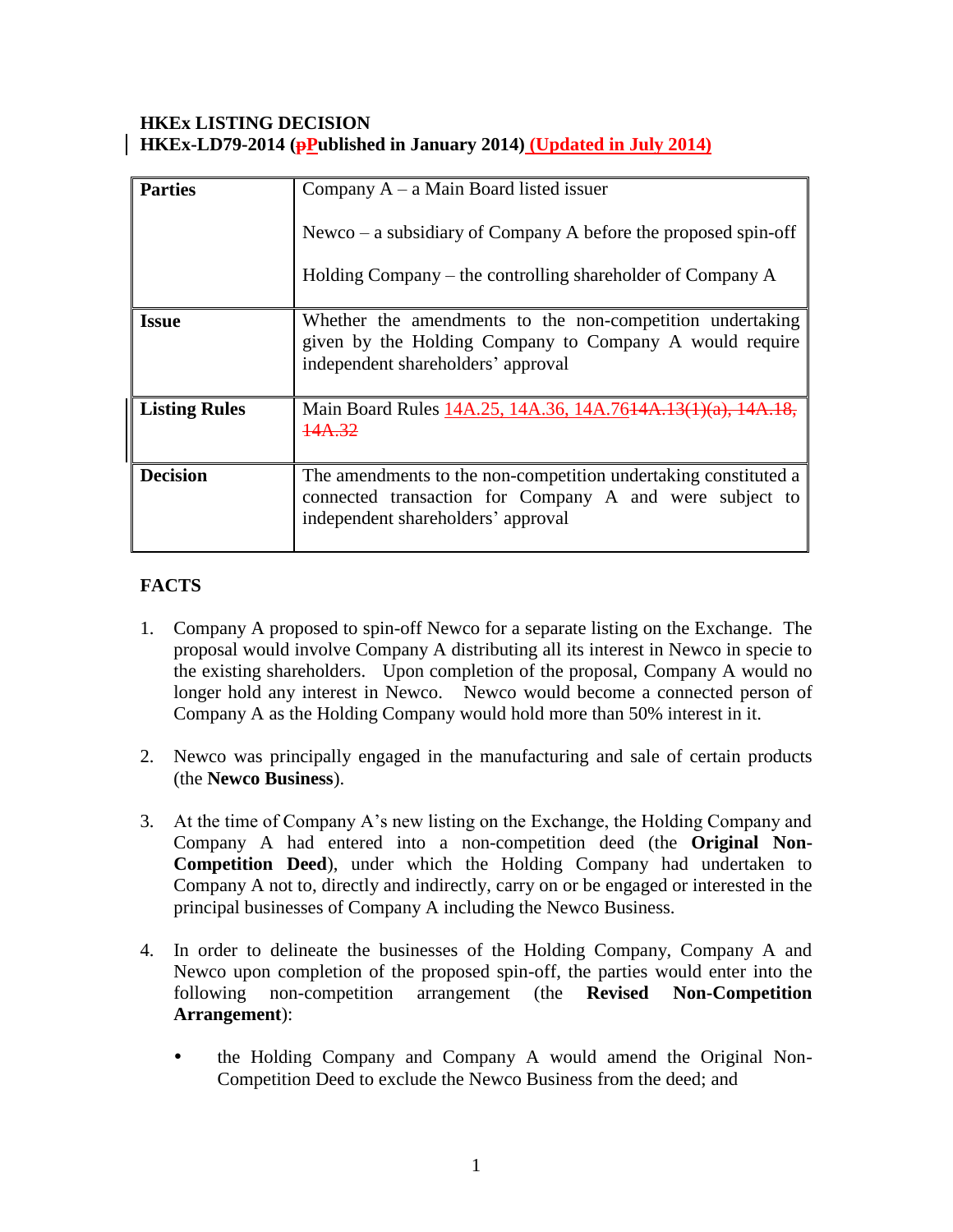- the Holding Company would undertake to Newco not to, directly and indirectly, carry on or be engaged or interested in the Newco Business. While Company A would not be a party to such undertaking, the Holding Company would exercise its influence on Company A so as to cause Company A to comply with the undertaking.
- 5. There was an issue whether the Revised Non-Competition Arrangement would constitute a connected transaction for Company A, and if so, whether the de minimis exemption would apply as Company A considered that the arrangement was made on normal commercial terms and no consideration would be paid or received by it.

## **APPLICABLE LISTING RULE**

6. Rule 14A.01 states that:

"The connected transaction rules are intended to ensure that the interests of shareholders as a whole are taken into account by a listed issuer when the listed issuer enters into connected transactions. The rules set out in this Chapter also provide certain safeguards against listed issuers' directors, chief executives or substantial shareholders (or their associates) taking advantage of their positions. This Chapter applies to connected transactions entered into by a listed issuer or its subsidiaries. The connected transaction rules ensure that the interests of shareholders as a whole are taken into account by the listed issuer when the listed issuer's group enters into a connected transaction."

7. Rule  $14A.2514A.13(1)(a)$  states that:

"Any transaction between a listed issuer's group and a connected person is a connected transaction.A connected transaction is:

 $(1)(a)$  any transaction between a listed issuer and a connected person..."

8. Rule 14A.3614A.18 states that:

"The Exchange will require that connected transactions and continuing connected transactions are made conditional on prior approval by the shareholders of the listed issuer in general meeting…The connected transaction must be conditional on shareholders' approval at a general meeting held by the listed issuer. Any shareholder who has a material interest in the transaction must abstain from voting on the resolution."

9. Rule 14A.76<del>14A.31</del> states that:

"This exemption applies to a connected transaction (other than an issue of new securities by the listed issuer) conducted on normal commercial terms or better as follows: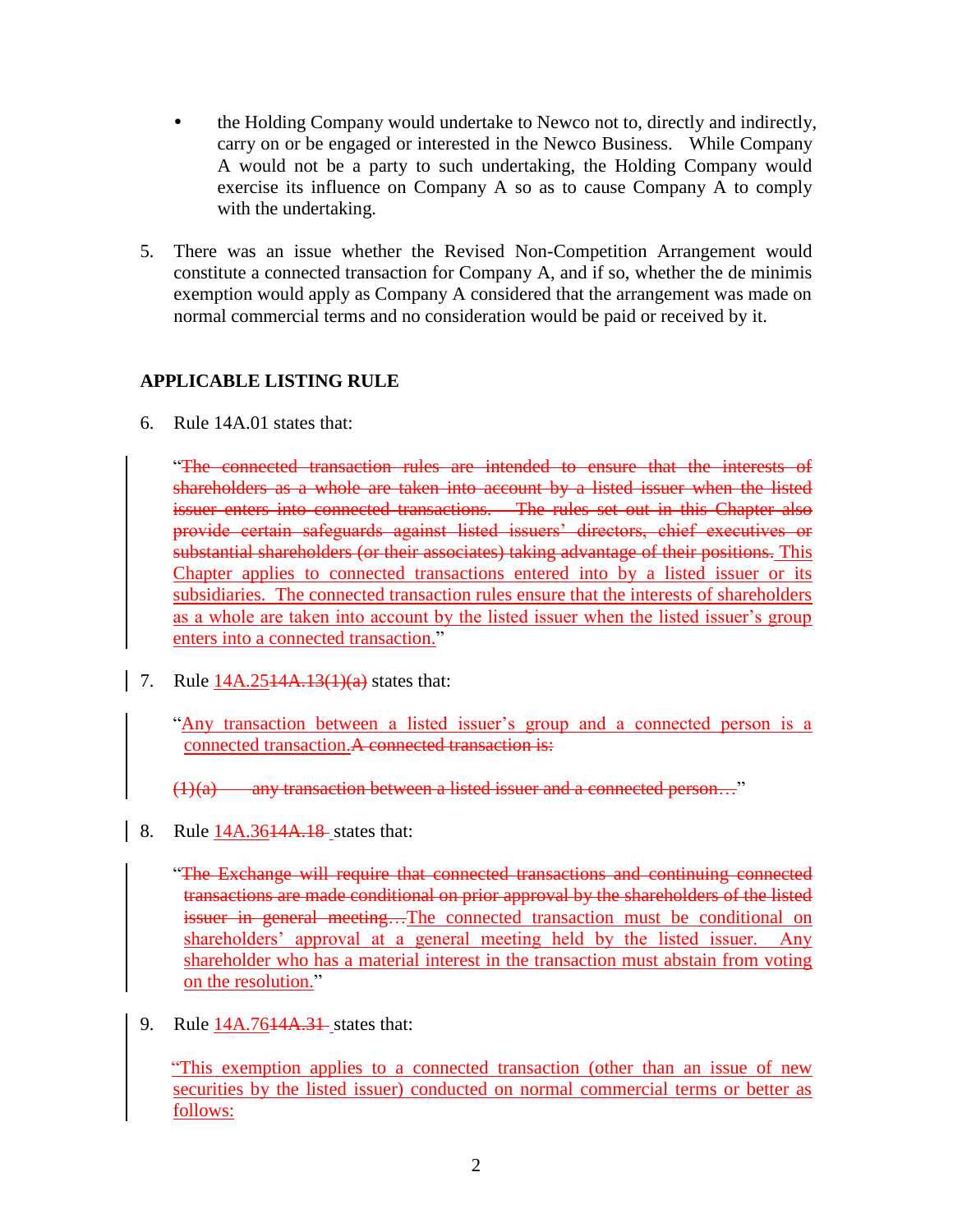(1) The transaction is fully exempt if all the percentage ratios (other than the profits ratio) are:

(a) less than  $0.1\%$ ;

 $(b)$  ...; or

- (c) less than 5% and the total consideration…is less than HK\$3,000,000.
- (2) The transaction is exempt from the circular (including independent financial advice) and shareholders' approval requirements if all the percentage ratios (other than the profits ratio) are:

(a) less than 5%; or

- (b) less than 25% and the total consideration…is less than HK\$10,000,000."
- "The following connected transactions will be exempt from all the reporting, announcement and independent shareholders' approval requirements contained in this Chapter:

 $(1)$ …

(2) a connected transaction on normal commercial terms where each or all of the percentage ratios (other than the profits ratio) is/are:

 $(a)$  less than  $0.1\%$ ;

 $$ 

(c)Less than 5% and the total consideration is less than HK\$1,000,000;

 $\frac{1}{\sqrt{1-\frac{1}{n}}}$ 

10. Rule 14A.32 states that:

"A connected transaction on normal commercial terms where each or all of the percentage ratios (other than profit ratios) is/are:

(1)less than 5%; or

(2) less than 25% and the total consideration is less than HK\$10,000,000